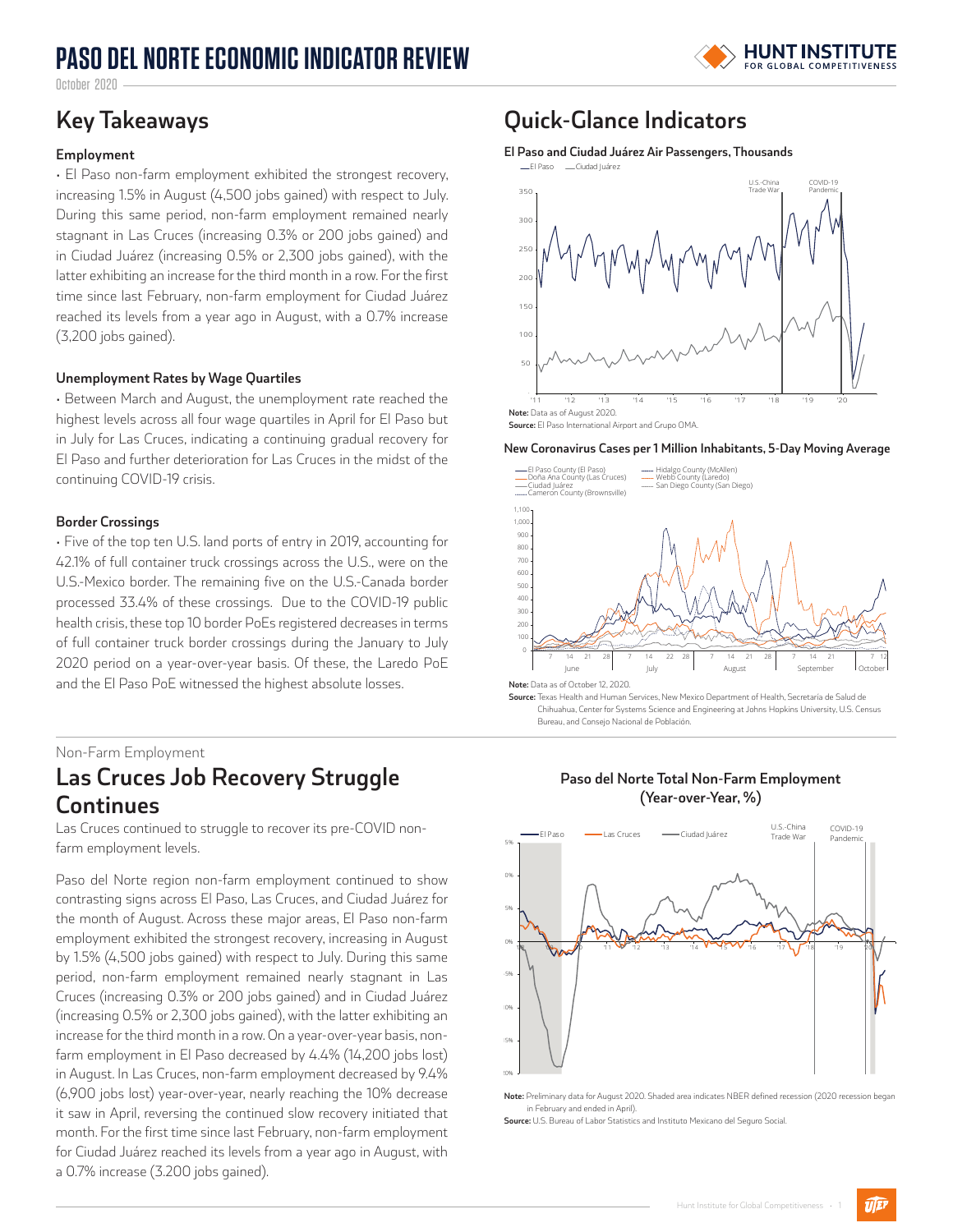# **PASO DEL NORTE ECONOMIC INDICATOR REVIEW**

October 2020

Analyzing five sectors of employment for the region in August, El Paso showed stronger signs of recovery when compared to July, with increases across all sectors on a monthly basis, led by Services and Trade with gains of 2,100 jobs and 1,700 jobs, respectively. In Las Cruces, Trade and Transportation and Utilities increased by 200 jobs and 100 jobs, respectively, while Mining and Construction lost 100 jobs. In Ciudad Juárez, Manufacturing and Transportation and Utilities increased on a monthly basis by 2,700 jobs and 300 jobs, while Services and Trade had the largest decreases with 300 and 200 jobs lost, respectively. On a year-over-year basis, all sectors, except Manufacturing and Trade in Las Cruces and Manufacturing and Transportation and Utilities in Ciudad Juárez, exhibited negative growth rates. In August, the largest over-the-year job losses in absolute terms for these sectors across the region were: Services in El Paso (-12,800 approximately), Services in Las Cruces (-7,000 approximately), and Mining and Construction in Ciudad Juárez (-2,800 approximately).



**Note:** Preliminary data for August 2020. Services exclude Transportation and Utilities and Trade. Numbers are rounded to the nearest hundred.

**Source:** Hunt Institute calculations using BLS and IMSS data.

Unemployment Rate by Wage Quartiles

# **Higher Unemployment Rates for Lowest-Paid Workers**

Estimates indicate that the lowest-paid workers have borne most of the impacts from COVID-19, consistently experiencing the highest unemployment rates since March across wage quartiles in El Paso and Las Cruces.

To explore the impact that COVID-19 has had on wage earners, the Hunt Institute analyzed the unemployment rate by wage quartiles since March. Wage quartiles were estimated by distributing average annual wages across job occupations for the first quarter of 2020.

|  | Average Annual Wage Quartiles, USD Thousand |  |
|--|---------------------------------------------|--|
|  |                                             |  |

| -         |                   |                   |
|-----------|-------------------|-------------------|
| Quartiles | El Paso           | Las Cruces        |
| WO1       | $<$ 530           | $<=$ \$31.1       |
| WQ2       | $>530 - 543.1$    | $>531.1 - 543.6$  |
| WQ3       | $>543.1 - 562.9$  | $>543.6 - 562.4$  |
| WQ4       | $>562.9 - 5245.8$ | $>562.4 - 5269.7$ |

**Note:** WO stands for wage quartile.

**Source:** Hunt Institute calculations using JobsEQ data.

**Paso del Norte Total Non-Farm Employment by Sector** 

For the six-month period from March to August, the unemployment rate in El Paso reached its highest levels for all four wage quartiles in April. The unemployment rate then partially recovered in the ensuing months across all four quartiles. For the same period in Las Cruces, the unemployment rate for all four wage quartiles reached its highest levels in July, indicating a further deterioration after a partial recovery during May and June. Although unemployment rates across wage quartiles in both El Paso and Las Cruces declined in August with respect to July, neither have reached the levels seen prior to the lockdowns in March.

The unemployed from the bottom wage distribution (WQ1) represent more than 60% of the total unemployed in El Paso and Las Cruces, respectively. While workers at the top wage quartiles of the distribution have been impacted by the current public health crisis, the lowest-paid workers, those at the lowest wage quartile, have borne most of the impact, consistently experiencing the highest unemployment rates since March.

### **Unemployment Rate by Wage Quartiles, El Paso MSA**

|        | WQ1   | WQ <sub>2</sub> | WQ3  | WQ4  | <b>Total</b> |
|--------|-------|-----------------|------|------|--------------|
| March  | 7.1%  | 5.5%            | 3.7% | 7.6% | 5.5%         |
| April  | 20.3% | 14.2%           | 9.5% | 6.7% | 14.9%        |
| May    | 20.0% | 13.2%           | 9.5% | 6.0% | 14.5%        |
| June   | 12.6% | 8.8%            | 6.5% | 4.5% | 9.5%         |
| July   | 11.4% | 7.9%            | 6.2% | 4.7% | 8.8%         |
| August | 9.5%  | 6.5%            | 5.2% | 3.9% | 7.3%         |

**Note:** WQ stands for wage quartile. **Source:** Hunt Institute calculations using JobsEQ data.

### **Unemployment Rate by Wage Quartiles, Las Cruces MSA**

|        | WQ1   | WQ <sub>2</sub> | WQ3  | WQ4  | <b>Total</b> |
|--------|-------|-----------------|------|------|--------------|
| March  | 10.2% | 8.5%            | 5.1% | 3.5% | 7.9%         |
| April  | 15.8% | 11.3%           | 7.0% | 5.2% | 11.6%        |
| May    | 11.9% | 8.3%            | 4.9% | 3.6% | 8.5%         |
| June   | 11.8% | 8.7%            | 5.9% | 4.4% | 8.9%         |
| July   | 17.1% | 12.0%           | 8.5% | 7.1% | 13.0%        |
| August | 14.3% | 10.4%           | 7.1% | 6.1% | 10.9%        |

**Note:** WO stands for wage quartile.

**Source:** Hunt Institute calculations using JobsEQ data.

### Border Crossings **COVID-19 Takes Toll on US-Mexico Border Ports of Entry**

Laredo PoE and El Paso PoE led the declines in full container truck crossings witnessed across the top 10 U.S. border ports of entry, falling steeply over the first seven months of the year when compared to the same period in 2019.

Back in 2019, ten key U.S. land ports of entry (PoE) processed 75.5% of all full container truck crossings. Five of these were located on the U.S.-Mexico border and accounted for 42.1% of full container truck crossings across all U.S. ports. Among these, the Laredo PoE on the U.S.-Mexico border held the highest rank with 1,711,670 border crossings, an 18.7% share of all full container truck crossings across U.S. PoEs. Second on the U.S.-Mexico border was the Otay Mesa PoE, ranking 3<sup>rd</sup> overall with 759,362 border crossings, an 8.3%